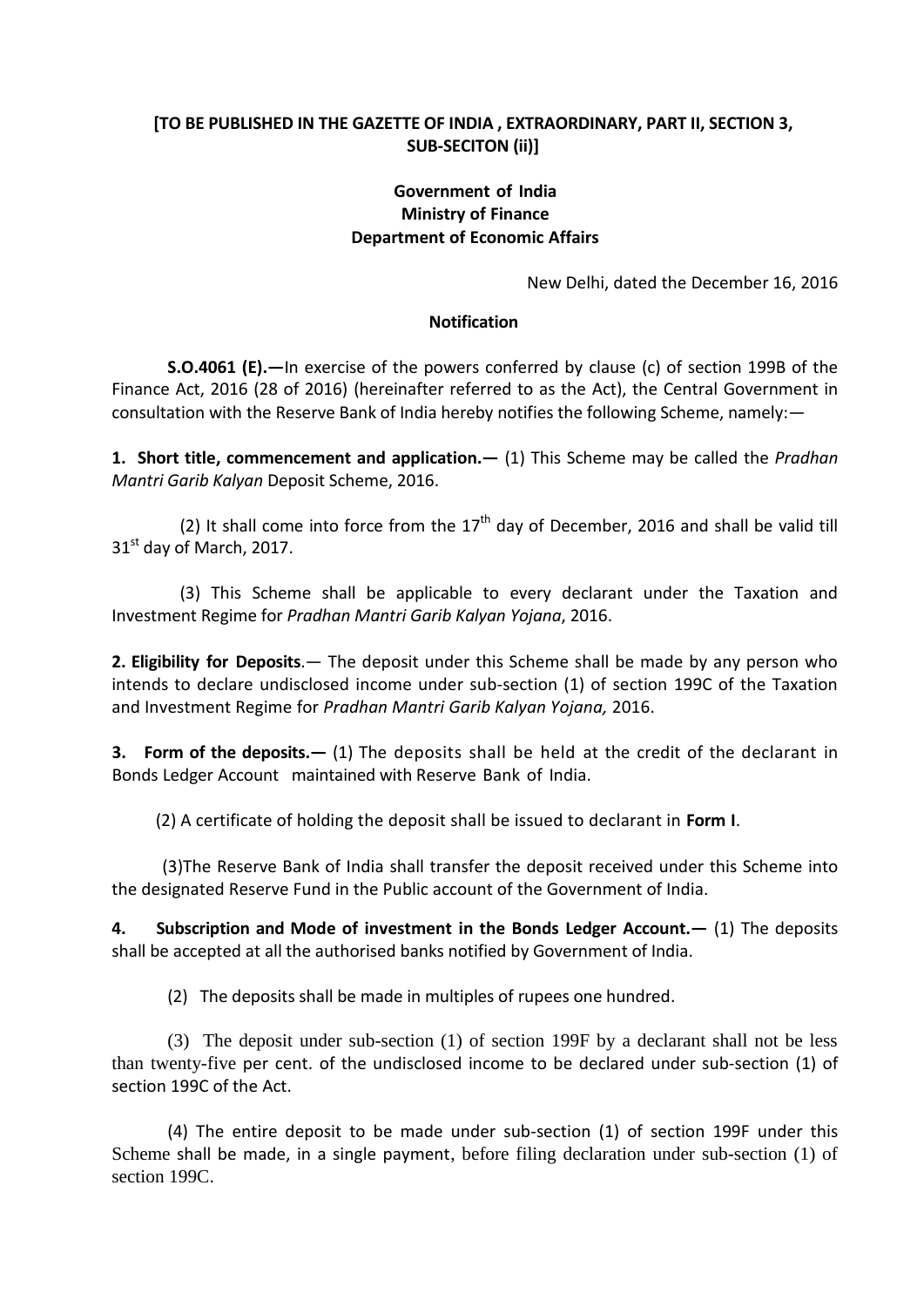(5) The deposit shall be made in the form of cash or draft or cheque or by electronic transfer and shall be drawn in favour of the authorised bank accepting such deposit.

**5. Effective date of deposit.—** The effective date of opening of the Bonds Ledger Account shall be the date of tender of cash or the date of realisation of draft or cheque or transfer through electronic transfer.

**6. Applications.—** (1) An application for the deposit under this Scheme shall be made in **Form II** clearly indicating the amount, full name, Permanent Account Number (hereinafter referred to as "PAN"), Bank Account details (for receiving redemption proceeds), and address of the declarant:

 Provided that if the declarant does not hold a PAN, he shall apply for a PAN and provide the details of such PAN application along with acknowledgement number.

(2) The application under sub-paragraph (1) shall be accompanied by an amount which shall not be less than twenty-five per cent. of the undisclosed income to be declared in the form of cash or draft or cheque or through electronic transfer as provided under sub-paragraphs (3) and (4) of paragraph 4.

**7. Authorised banks.—**(1) Application for the deposit in the form of Bonds Ledger Account shall be received by any banking company to which the Banking Regulation Act, 1949 (10 of 1949) applies.

(2) The authorised bank shall electronically furnish the details of deposit made in **Form V** to the Department of Revenue, Ministry of Finance, Government of India not later than next working day to enable the Department to verify the information of the deposit before accepting the declaration.

(3) The authorised bank shall upload the details of deposit into Reserve Bank of India's core banking solution 'e-kuber'.

(4) The Reserve Bank of India and authorised bank shall maintain the confidentiality of the data received in this regard.

8**. Nomination.—** (1) A sole holder or a sole surviving holder of a Bonds Ledger Account, being an individual, may nominate in **Form III**, one or more persons who shall be entitled to the Bonds Ledger Account and the payment thereon in the event of his death.

 (2) Where any amount is payable to two or more nominees and either or any of them dies before such payment becomes due, the title to the Bonds Ledger Account shall vest in the surviving nominee or nominees and the amount being due thereon shall be paid accordingly. In the event of the nominee or nominees predeceasing the holder, the holder may make a fresh nomination.

 (3) A nomination made by a holder of Bonds Ledger Account may be varied by a fresh nomination, or may be cancelled by giving notice in writing to the Authorised Bank in **Form IV.**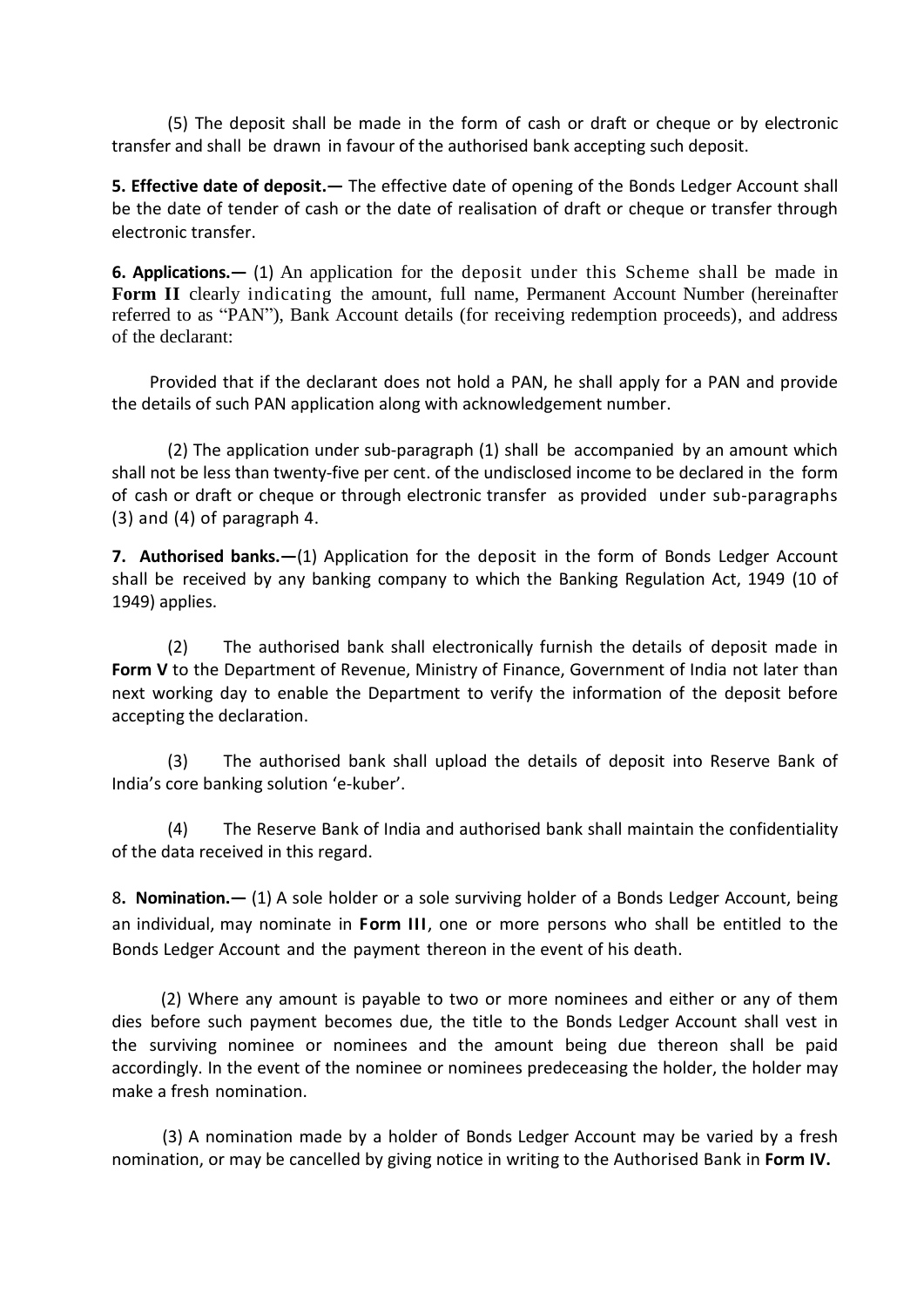(4) Every nomination and every cancellation or variation shall be registered at the Reserve Bank of India through the authorised bank and shall be effective from the date of such registration.

 (5) If the nominee is a minor, the holder of Bonds Ledger Account may appoint any person to receive the Bonds Ledger Account or the amount due in the event of his death.

**9. Transferability.—** The transferability of the Bonds Ledger Account shall be limited to nominee or to the legal heir of an individual holder, in the event of his death.

**10. Interest.—** The deposit under sub-section (1) of section 199F shall not bear any interest.

**11. Tradability against Bonds.—** The Bonds Ledger Account shall not be tradable.

**12. Repayment.—** The Bonds Ledger Account shall be repayable on the expiration of four years from the date of deposit and redemption of such Bonds Ledger Account before its maturity date shall not be allowed.

**13. Interpretation.—** The words and expressions used but not defined in this notification but defined in the Income-tax Act, 1961 (43 of 1961), the Government Securities Act, 2006 (38 of 2006)or the Finance Act, 2016 (28 of 2016) shall have the meanings respectively assigned to them in those Acts.

By Order of the President of India

 (Prashant Goyal) Joint Secretary to the Government of India

[F.No.3(1)-W&M/2016] New Delhi Dated 16<sup>th</sup> December, 2016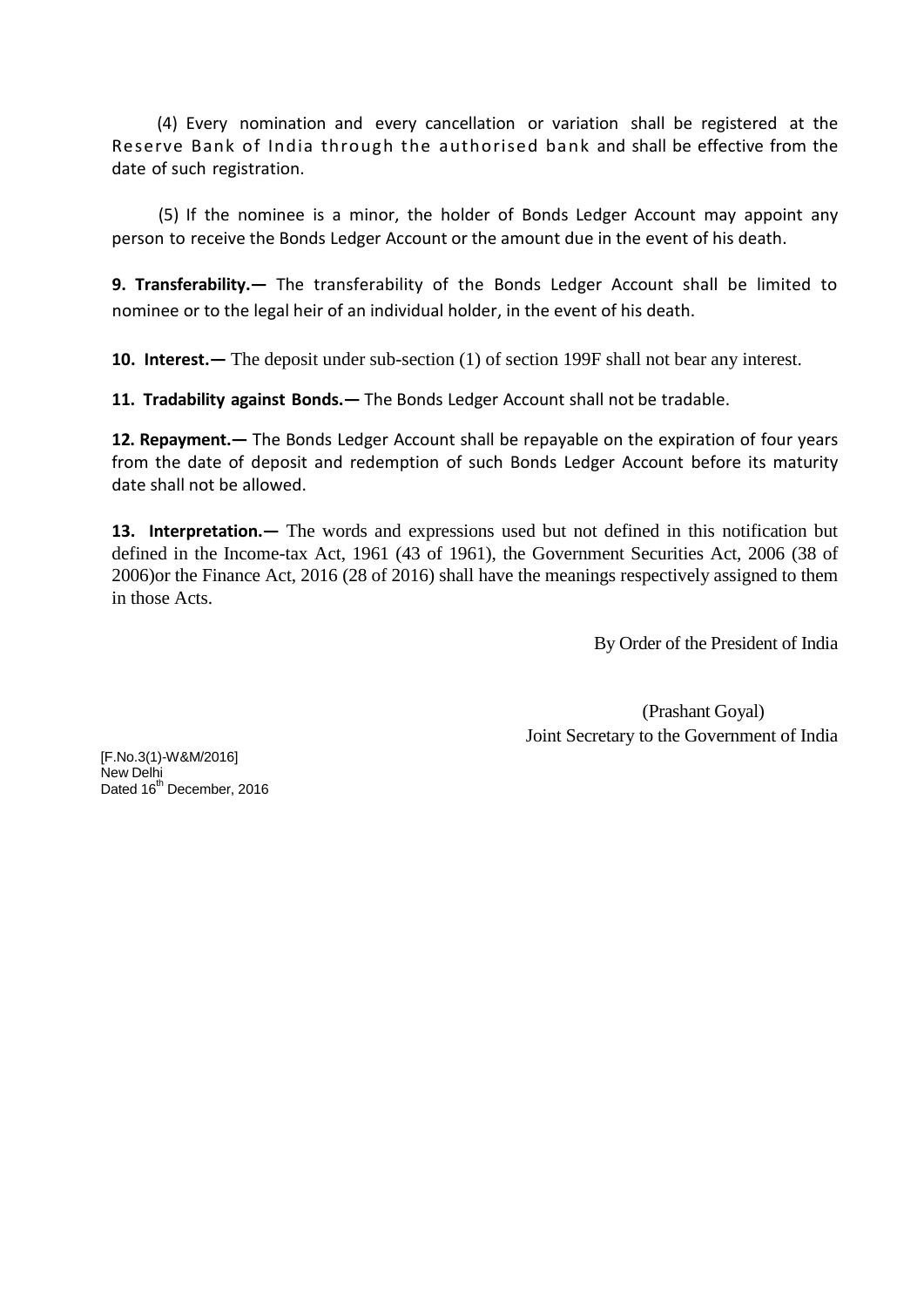## **Form I**

## *[See paragraph 3(2)]*

## **GOVERNMENT OF INDIA**

### Certificate of Holding

# *PRADHAN MANTRI GARIB KALYAN* **DEPOSIT SCHEME, 2016**

Certified that (Name of Subscriber) (Investor ID) is the holder of Bond Ledger Account with Reserve bank of India as per details given below.

| Certificate ID. | Amount | Deposit Date | Maturity date | Nominee |  |  |  |
|-----------------|--------|--------------|---------------|---------|--|--|--|
|                 |        |              |               |         |  |  |  |
|                 |        |              |               |         |  |  |  |
|                 |        |              |               |         |  |  |  |

**Repayment Account details:**  Account no: IFSC: Account name:

This is issued subject to the terms and conditions laid down in the Govt of India Notification No ……………………………………… dated ………………………

Computer generated ‐ does not require a signature.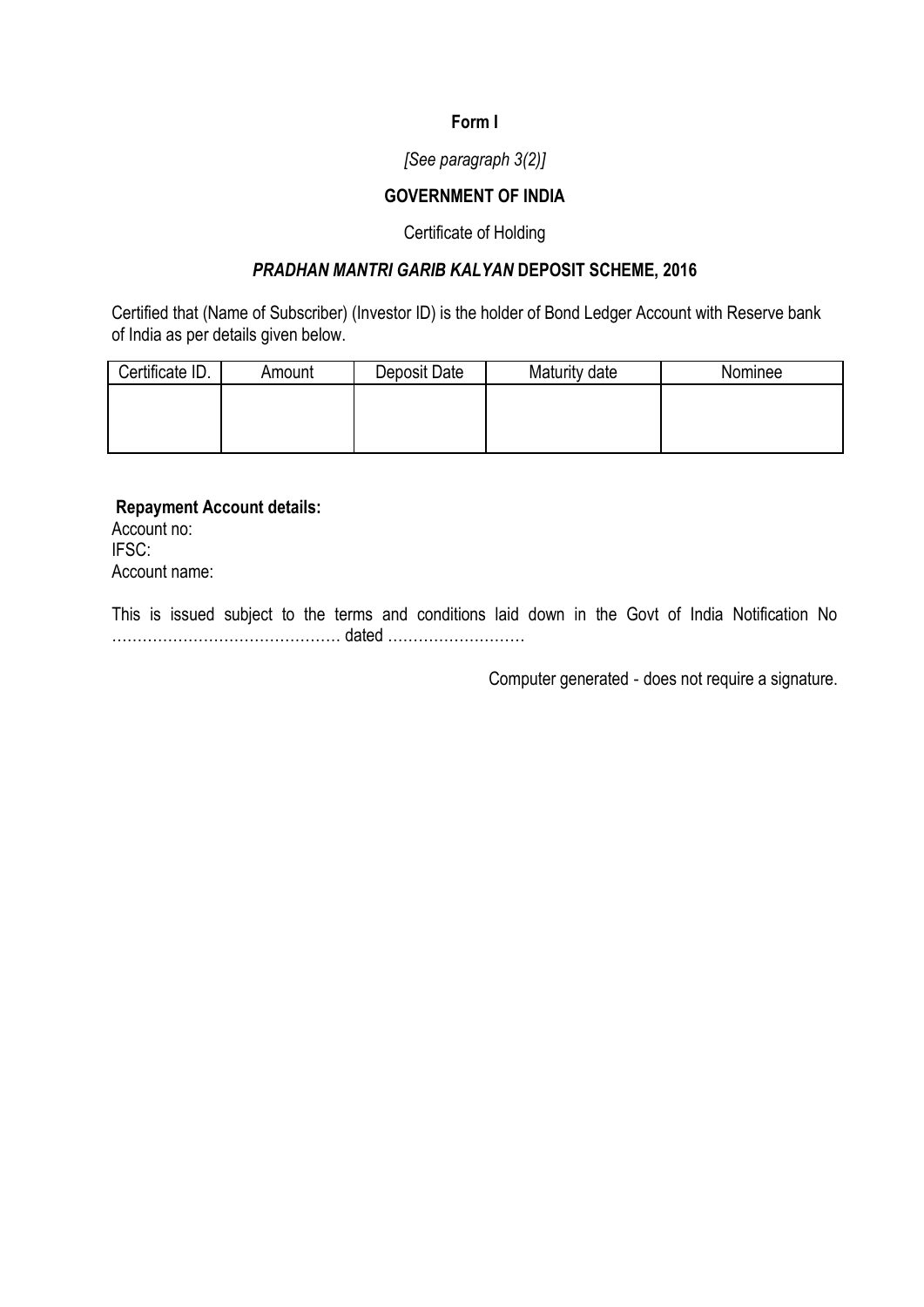#### **FORM II** *[See paragraph 6(1)]* **APPLICATION FORM FOR** *PRADHAN MANTRI GARIB KALYAN* **DEPOSIT SCHEME, 2016**

|                                                                                         |                                                                                                                                                       |                                              |        |                                            |     |               |  |                                        |                                 |                             | Application No. |  |           |         |  |
|-----------------------------------------------------------------------------------------|-------------------------------------------------------------------------------------------------------------------------------------------------------|----------------------------------------------|--------|--------------------------------------------|-----|---------------|--|----------------------------------------|---------------------------------|-----------------------------|-----------------|--|-----------|---------|--|
| Applicant(s) name(s) [in block letters]<br><b>Name</b><br>Date of Birth<br>(DD/MM/YYYY) |                                                                                                                                                       |                                              | Gender |                                            |     | <b>PAN</b>    |  |                                        |                                 |                             |                 |  |           |         |  |
|                                                                                         | Communication address of the applicant:                                                                                                               |                                              |        |                                            |     |               |  |                                        |                                 |                             |                 |  |           |         |  |
|                                                                                         |                                                                                                                                                       |                                              |        | City:<br>State:<br>Pin Code:<br>Mobile No. |     |               |  |                                        |                                 |                             |                 |  |           |         |  |
| Telephones No.                                                                          |                                                                                                                                                       | Email:                                       |        |                                            |     |               |  |                                        |                                 |                             |                 |  |           |         |  |
| <b>Amount of Deposit:</b>                                                               |                                                                                                                                                       |                                              |        |                                            |     |               |  |                                        |                                 |                             |                 |  |           |         |  |
|                                                                                         | <b>Mode of subscription:</b> [ ] Cash [ ] Cheque or DD [ ] Electronic Transfer<br>…………………………………………………………………… for (Amount) ₹ ………………………… (Rupees………………… |                                              |        |                                            |     |               |  |                                        |                                 |                             |                 |  |           |         |  |
|                                                                                         |                                                                                                                                                       |                                              |        |                                            |     |               |  |                                        |                                 |                             |                 |  |           |         |  |
|                                                                                         |                                                                                                                                                       |                                              |        |                                            |     |               |  |                                        |                                 |                             |                 |  |           |         |  |
| <b>Account Number</b>                                                                   |                                                                                                                                                       |                                              |        |                                            |     |               |  |                                        |                                 |                             |                 |  |           |         |  |
| <b>IFSC</b>                                                                             |                                                                                                                                                       |                                              |        |                                            |     |               |  |                                        |                                 |                             |                 |  |           |         |  |
| <b>Particulars of Nominee</b>                                                           |                                                                                                                                                       |                                              |        |                                            |     |               |  |                                        |                                 |                             |                 |  |           |         |  |
| Sr. No.                                                                                 | Full name and address of nominee                                                                                                                      |                                              |        |                                            |     | Date of birth |  |                                        | Relationship with the holder of | <b>Bonds Ledger Account</b> |                 |  |           |         |  |
|                                                                                         | Note: Additional information may be provided in the respective form available with the bank/branch.                                                   |                                              |        |                                            |     |               |  |                                        |                                 |                             |                 |  |           |         |  |
|                                                                                         | I have read and understood the details of the scheme and the other information provided for declarants including                                      |                                              |        |                                            |     |               |  |                                        |                                 |                             |                 |  |           |         |  |
| rights and duties.                                                                      |                                                                                                                                                       |                                              |        |                                            |     |               |  |                                        |                                 |                             |                 |  |           |         |  |
|                                                                                         |                                                                                                                                                       |                                              |        |                                            |     |               |  | Signature/Thumb Impression (Applicant) |                                 |                             |                 |  |           |         |  |
| DATE: ___________                                                                       |                                                                                                                                                       |                                              |        |                                            |     |               |  |                                        |                                 |                             |                 |  |           |         |  |
| Place:                                                                                  |                                                                                                                                                       |                                              |        |                                            |     |               |  |                                        |                                 |                             |                 |  |           |         |  |
|                                                                                         | Witnesses: (Only in case of thumb impression the same has to be attested by two witnesses)                                                            |                                              |        |                                            |     |               |  |                                        |                                 |                             |                 |  |           |         |  |
| Name of 1 <sup>st</sup> Witness.                                                        | Mame of 2 <sup>nd</sup> Witness.                                                                                                                      |                                              |        |                                            |     |               |  |                                        |                                 |                             |                 |  |           |         |  |
|                                                                                         |                                                                                                                                                       |                                              |        |                                            |     |               |  |                                        |                                 |                             |                 |  |           |         |  |
|                                                                                         |                                                                                                                                                       |                                              |        |                                            |     |               |  |                                        |                                 |                             |                 |  |           |         |  |
|                                                                                         |                                                                                                                                                       |                                              |        |                                            |     |               |  |                                        |                                 |                             |                 |  |           |         |  |
|                                                                                         |                                                                                                                                                       | <b>Acknowledgement Receipt for declarant</b> |        |                                            |     |               |  |                                        |                                 |                             |                 |  |           |         |  |
|                                                                                         |                                                                                                                                                       |                                              |        |                                            |     |               |  |                                        |                                 |                             | Application No. |  |           |         |  |
|                                                                                         |                                                                                                                                                       |                                              |        |                                            |     |               |  |                                        |                                 |                             |                 |  |           |         |  |
| Transfer/                                                                               |                                                                                                                                                       |                                              |        |                                            |     |               |  | drawn on (Bank and                     |                                 |                             |                 |  |           | branch) |  |
|                                                                                         |                                                                                                                                                       |                                              |        |                                            | for |               |  | ₹ ………………                               |                                 |                             |                 |  | $(Rupees$ |         |  |
|                                                                                         |                                                                                                                                                       |                                              |        |                                            |     |               |  |                                        |                                 |                             |                 |  |           |         |  |
| Scheme, 2016 for a period of four years of the nominal value of ₹                       |                                                                                                                                                       |                                              |        |                                            |     |               |  |                                        |                                 |                             |                 |  |           |         |  |

**Date, Bank stamp and signature of the authorised official of the bank.**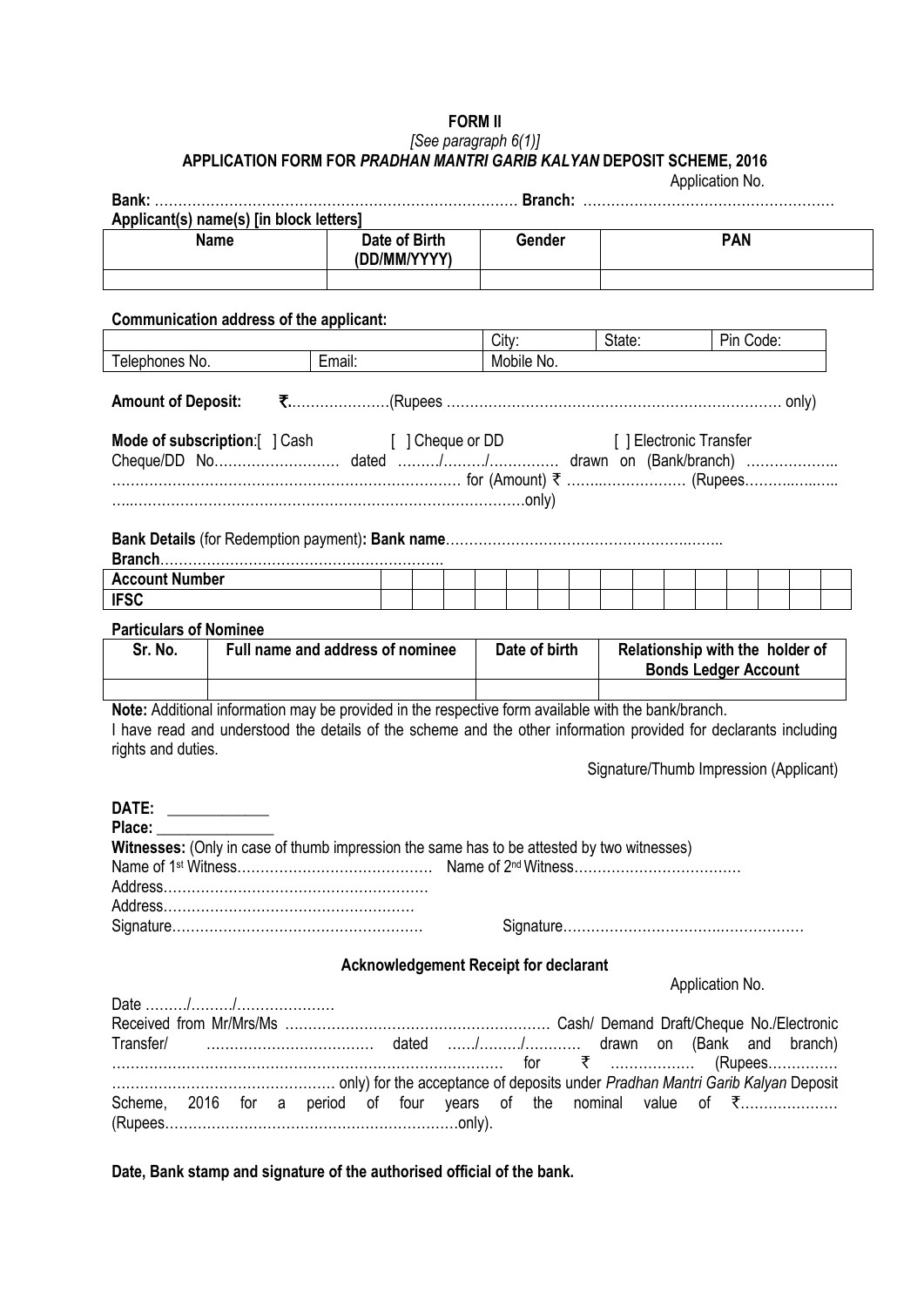## **Form III**

#### *[See paragraph 8(1)]*

## **NOMINATION**

I …………………………………………………………… (Name and address), the holder of Bonds Ledger Account No ……………… for the deposit under *Pradhan Mantri Garib Kalyan* Deposit Scheme, 2016, hereby nominate the following person who shall on my death have the right to the Bonds Ledger Account ( n u m b e r ) and receive payment of the amount for the time being due on the Bonds Ledger Account specified below:

## **PARTICULARS OF THE NOMINEE:**

| <b>Date</b><br>of<br>issue | <b>Amount</b><br>Rs. | Date of<br>repayment | Full name with<br>expanded<br>initials and<br>address of<br>nominee | <b>Date</b><br>of birth<br>in case<br>of minor | <b>Relation-</b><br>ship with the<br>holder of<br><b>Bonds</b><br>Ledger<br><b>Account</b> | <b>Particulars</b><br>of bank<br>account |
|----------------------------|----------------------|----------------------|---------------------------------------------------------------------|------------------------------------------------|--------------------------------------------------------------------------------------------|------------------------------------------|
|                            |                      |                      |                                                                     |                                                |                                                                                            |                                          |
|                            |                      |                      |                                                                     |                                                |                                                                                            |                                          |

**To be filled in case if nominee is minor**: As ………………………………………. , the sole nominee above is a minor on this date, I appoint Shri/Smt./Kum……………………… …………………… to receive the amount for the time being due to the above Bonds Ledger Account in the event of my death during the minority of the said nominee ......................................................

**If the nomination is in substitution of the one already made**: This nomination is in substitution of the nomination dated ………………… made by me/us and registered on your books at ……………………….. which shall stand cancelled on registration of this nomination.

(Signature of the Bonds Ledger Account Holder)

Place: **Place:** Date:

Signature with name and address of witnesses:

1………………………………………………………………………………………… 2…………………………………………………………………………………………

### **Acknowledgment**

We acknowledge having registered the nomination in favour of ……………………… (Name of nominees) for the Bonds Ledger Account No. …………………… for the loan ………………………………………… and the nomination registration no. is ………………… Please quote the above nomination registration no. in all communication pertaining to change or cancellation of nomination.

Date: …………………. Authorised Official ……………………..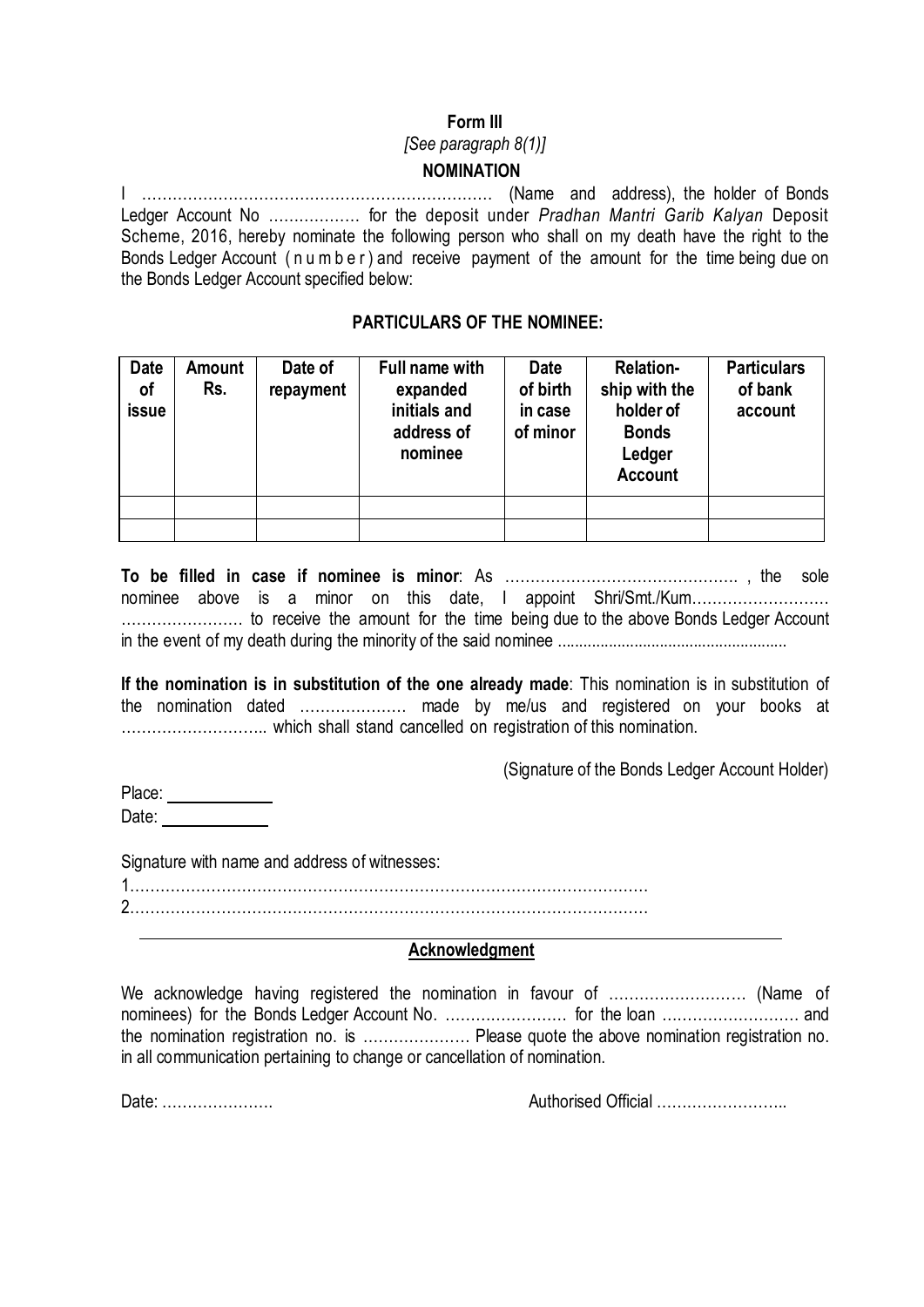# **Form IV**

*[See paragraph 8(3)]*

# **CANCELLATION OF NOMINATION**

I ………………………………………………………………………………… (name and address) do hereby cancel the nomination dated ………………………… made by me in respect of the following Bonds Ledger Account No……………………and registered by the Reserve Bank of India on ……………………(date) vide registration no. ……………….

# **Particulars of the Bonds Ledger Account**

| Date of Issue | Nomenclature of<br>the<br>deposit | <b>Bonds</b><br>Ledger<br><b>Account</b> | Amount (Rs.) |  |  |  |
|---------------|-----------------------------------|------------------------------------------|--------------|--|--|--|
|               |                                   |                                          |              |  |  |  |

Place: (Signature of the Bonds Ledger Account holder) Date:

Signature with name and address of witnesses:

1………………………………………………………………………………………… 2…………………………………………………………………………………………

# **Acknowledgment**

We acknowledge having cancelled the nomination in favour of ……………………… (Name of nominees) for the Bonds Ledger Account No. ………………………… for the Deposit ………………………… noted *vide* our nomination registration no. …………….. dated …………………

Date: …………………. Authorised Official ……………………..